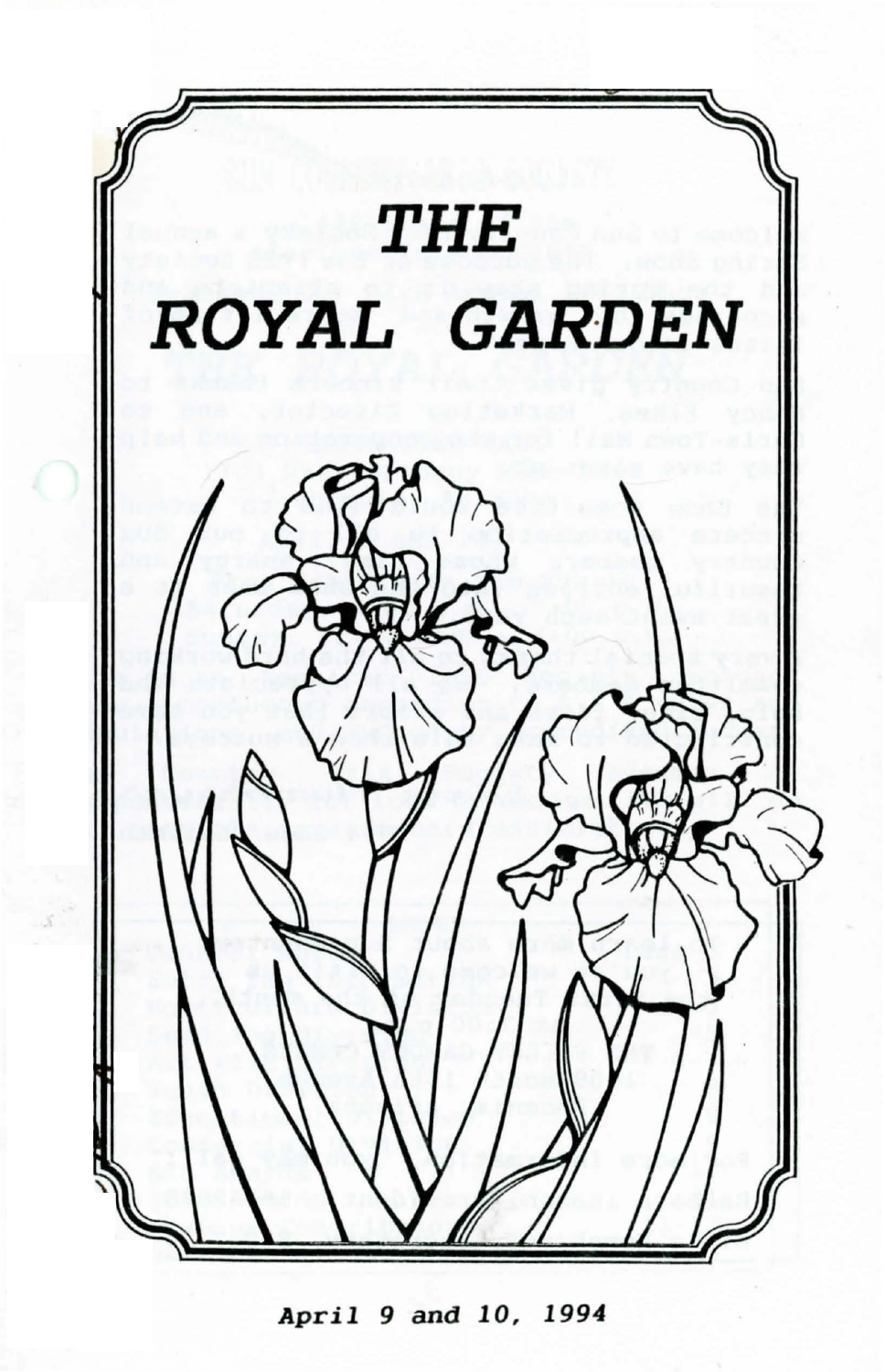

Welcome to Sun Country Iris Society's annual Spring Show. The purpose of the iris society and the spring show is to stimulate and encourage the growth and appreciation of irises in our area.

Sun Country gives their sincere thanks to Nancy Fikes, Marketing Director, and to Chris-Town Mall for the cooperation and help they have given us.

The Show Committee would like to extend sincere appreciation to all of our Sun Country members whose time, energy and beautiful entries into the show make it a great event each year.

A very special thanks to all the hard working committee members. We all appreciate the help, time, ideas and effort that you have contributed to make this show a success.

Dixie Humphryes

1994 Show Chairman

To learn more about Sun Country, you're welcome to visit us the first Tuesday of the month, at  $7:00$  p.m., THE VALLEY GARDEN CENTER 1809 North 15th Avenue Phoenix, Arizona

For more information, you may call: Barbara Isaman, President 561-8878 Dixie Humphryes, Secretary 839-7720

# SUN COUNTRY IRIS SOCIETY

An affiliate of The American Iris Society

Presents Our 24th Annual Iris Show

# *THE ROYAL GARDEN*

CHRIS-TOWN MALL 1703 West Bethany Home Road

Phoenix, Arizona

April 9 and 10, 1994

Free Exhibit to the Public Saturday, 1:00 p.m.- 7:00 p.m. Sunday, 12:00 noon - 4:00 p.m.

This is an American Iris Society approved show, conducted according to A I S rules and regulations, and judged by accredited judges.

Sun Country Iris Society assumes no responsibility for loss or damage, but will do all possible to safeguard exhibists.

| <b>INDEX</b>          |           |
|-----------------------|-----------|
| General Rules         | Page 3    |
| Entry Tag Information |           |
| Horticulture Division | $4 - 5$   |
| Seedling Division     | 5         |
| Artistic Division     | $6 - 7$   |
| Youth Division        | 8         |
| Educational Division  | 9         |
| Commercial Division   | 9         |
| <b>AIS Awards</b>     | 10        |
| <b>SCIS Awards</b>    | 11        |
| Premium Contributors  | $12 - 13$ |
| Gift Certificates     | 13        |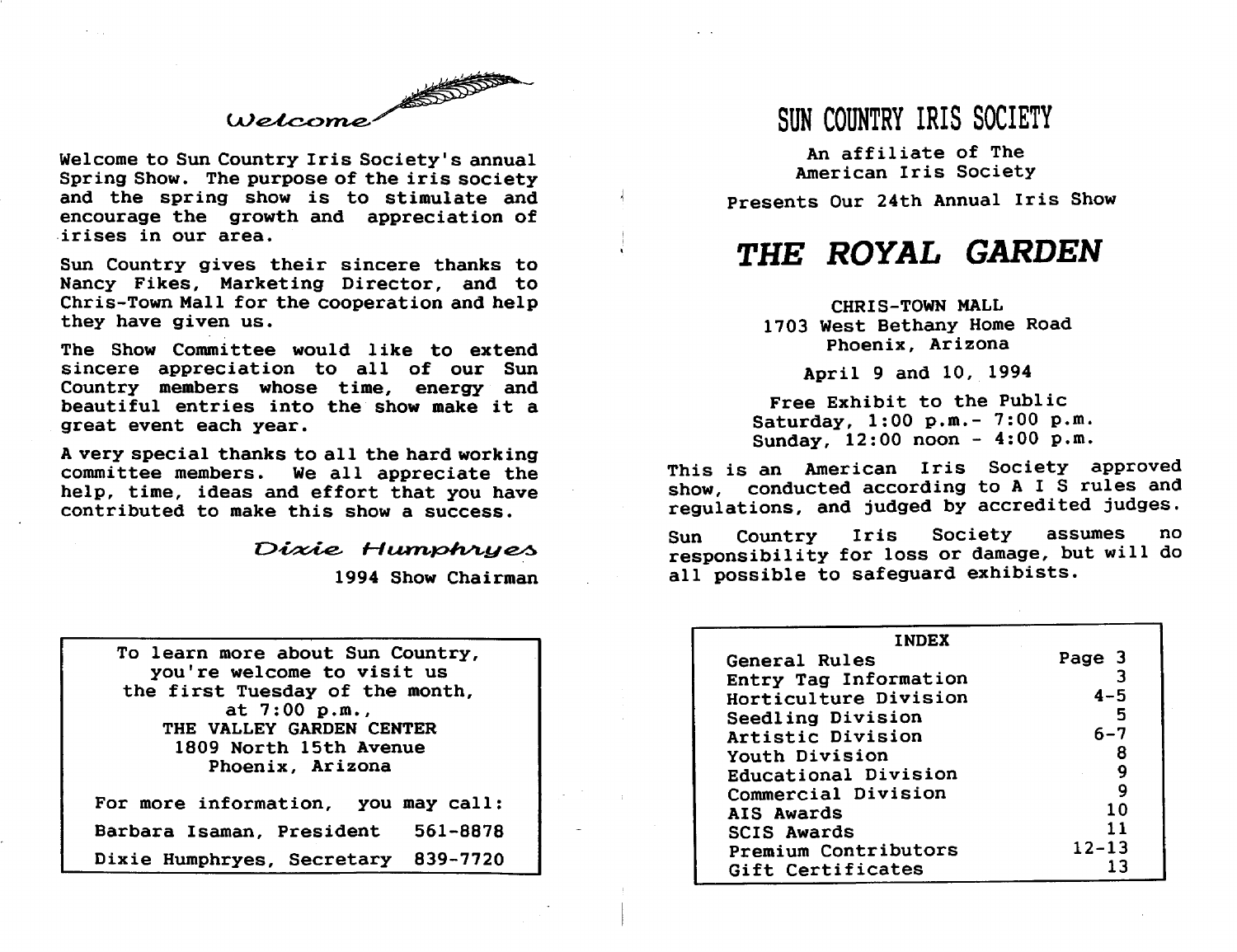THE 1994 SHOW COMMITTEE Chairperson Schedule AIS Awards/ Secretary SCIS Awards Properties/Set-up Placement: Horticulture Artistic Artistic Concepts Judges Clerks Hospitality Publicity Cleanup Dixie Humphryes Gloria Beatty Ray Soloman and Winona Soloman Jeannie Comeaux Show Committee John Comer Barbara Isaman Show Committee Marge Larsen and Georgia Gudykunst Charles Jenkins Melani Ioannou Jeannie Comeaux All Society Members

The Show Awards Banquet will be arranged by Betty Howard, Gisele Lortie, Elsie Brown and will be held Tuesday, May 3 at the Valley Garden Center.

| SUN COUNTRY OFFICERS | 1993-94                                    |
|----------------------|--------------------------------------------|
| President            | Barbara Isaman                             |
| Secretary            | Dixie Humphryes                            |
| Treasurer            | Jeannie Comeaux                            |
| Directors            | Ray Kary<br>Melani Ioannou<br>Jill Horrall |

- 1. Exhibition privileges are open to all persons without charge.
- 2. Entries accepted 6:00-9:00 a.m., April 9. Late entries accepted for display only.
- 3. Entries must be clearly, correctly, and completely identified and entered in the proper division, section and group/class; or they will not be judged.
- 4. No judge or designated apprentice may judge in a section where the judge or a member of the judge's family has an entry.
- *J.* Judging will begin at 10:00 a.m., April 9. Only judges, designated apprentices, show chairpersons, and clerks are permitted in the exhibit area during judging.
- 6. Judging will be by AIS rules. Any award may be withheld at the judges' discretion. Decisions of the judges are final.
- 7. Official AIS rules and regulations cannot be violated.
- 8. Exhibits and ribbons must remain on display until 4:00 p.m., April 10. All entries must be removed by 5:00 p.m. on that date.

General Rules apply to all divisions. For specific information pertaining to your entry, see Special Rules for that Division.

Entry tags, forms, and numbers may be obtained in advance from Ray and Winona Soloman.

Complete both portions of each tag, following the Show Schedule outline.

Group refers to horticultural entries.

Class refers to artistic entries.

*Variety* refers to the name of the iris or the title of an artistic entry.

*Entry* No. is the assigned Exhibitor Number. Please print in blue or black in only.

2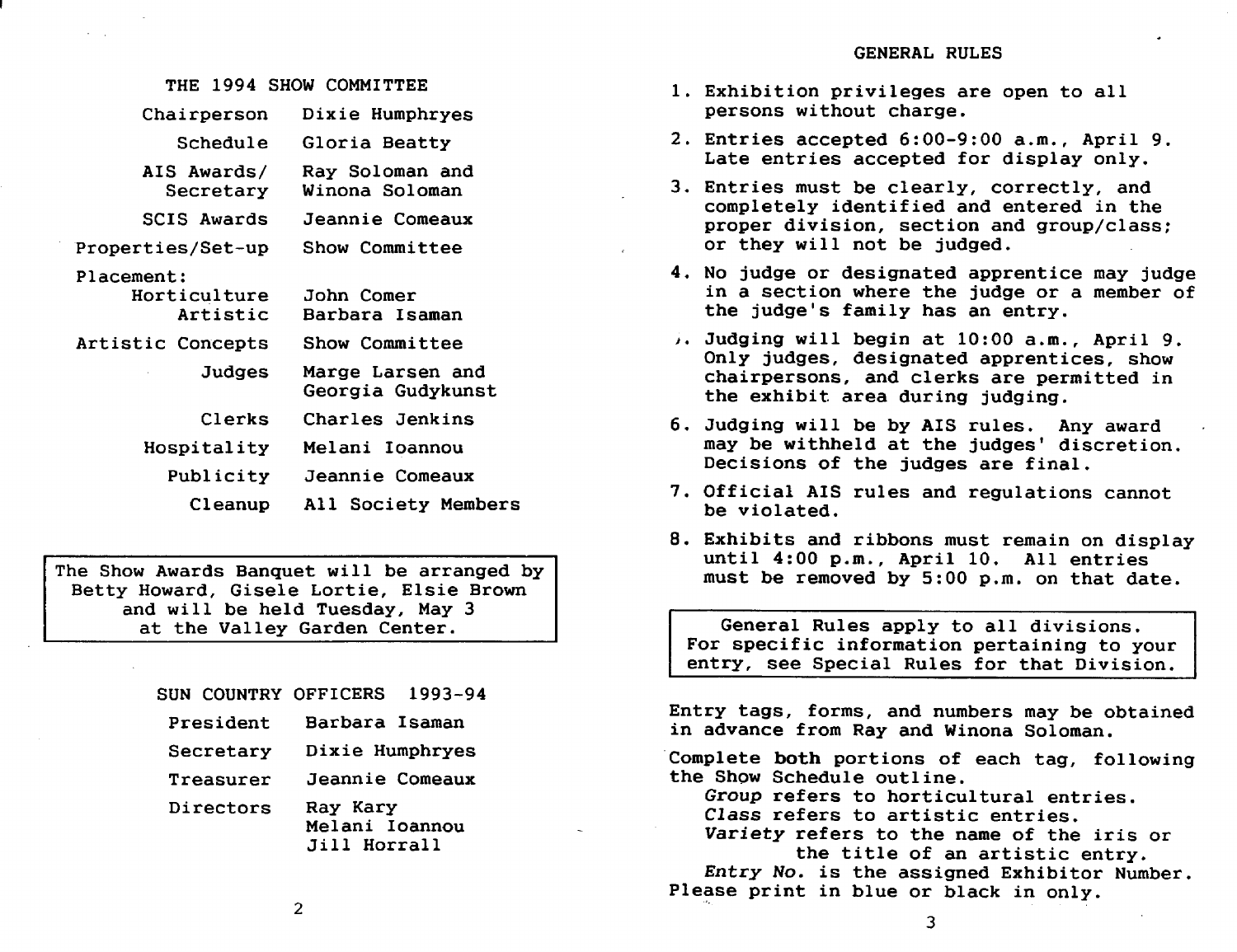## DIVISION I - HORTICULTURE

#### SPECIAL RULES

- 1. Entries must have been grown and entered in person by the exhibitor.
- 2. Entries placed on the show bench will be judged as groomed by the exhibitor.
- 3. Exhibitors may enter only one stalk of any particular variety, but may enter as many varieties as desired. (Collections are excepted; see Section J.)
- 4. Display containers will be furnished by the Show Committee.
- 5. Single specimen entries will be placed in alphabetical order of variety name within sections/groups. Each variety (cultivar) is a separate class for judging.
- 6. Faded stalks may be groomed or removed by the Show Committee or the exhibitor anytime after the judging is completed.

While the Scale of Points varies for each section, all sections are scored 75 points for cultural perfection (flower and stalk) and 25 points for condition and grooming.

Section A - TALL BEARDED

Section B - ARIL and ARILBRED Group 1 - Aril

- 
- Group 2 Arilbred
- Group 3 Aril-med

Section C - MEDIAN and DWARF

- Group 1 Border Bearded
- Group 2 Miniature Tall Bearded
- Group 3 Intermediate Bearded
- Group 4 Standard Dwarf Bearded
- Group 5 Miniature Dwarf Bearded

DIVISION I (Continued)

- Section 0 SPURIA
- Section E LOUISIANA
- Section F SIBERIAN
- Section G BULBOUS (Not eligible for Best of Show)
- Section H RELATED GENERA (Not eligible for Best of Show)
- Section I MISCELLANEOUS Any iris not listed above
- Section J COLLECTIONS Three (3) stalks. Exhibitors may enter more than one collection in each group, but each collection must be a different type; for example: TB, SPU, LA. Complete entry tag for each variety.
	- Group 1 Same type, same variety Group 2 - Same type, 3 different varieties



DIVISION II - SEEDLINGS

Any type of iris not introduced into commerce. Must be entered under seedling number or 'egistered name and must be made in the name of the originator (hybridizer) of the clone.

To indicate type of seedling on the entry tag, use Section/Group as outlined in Division I.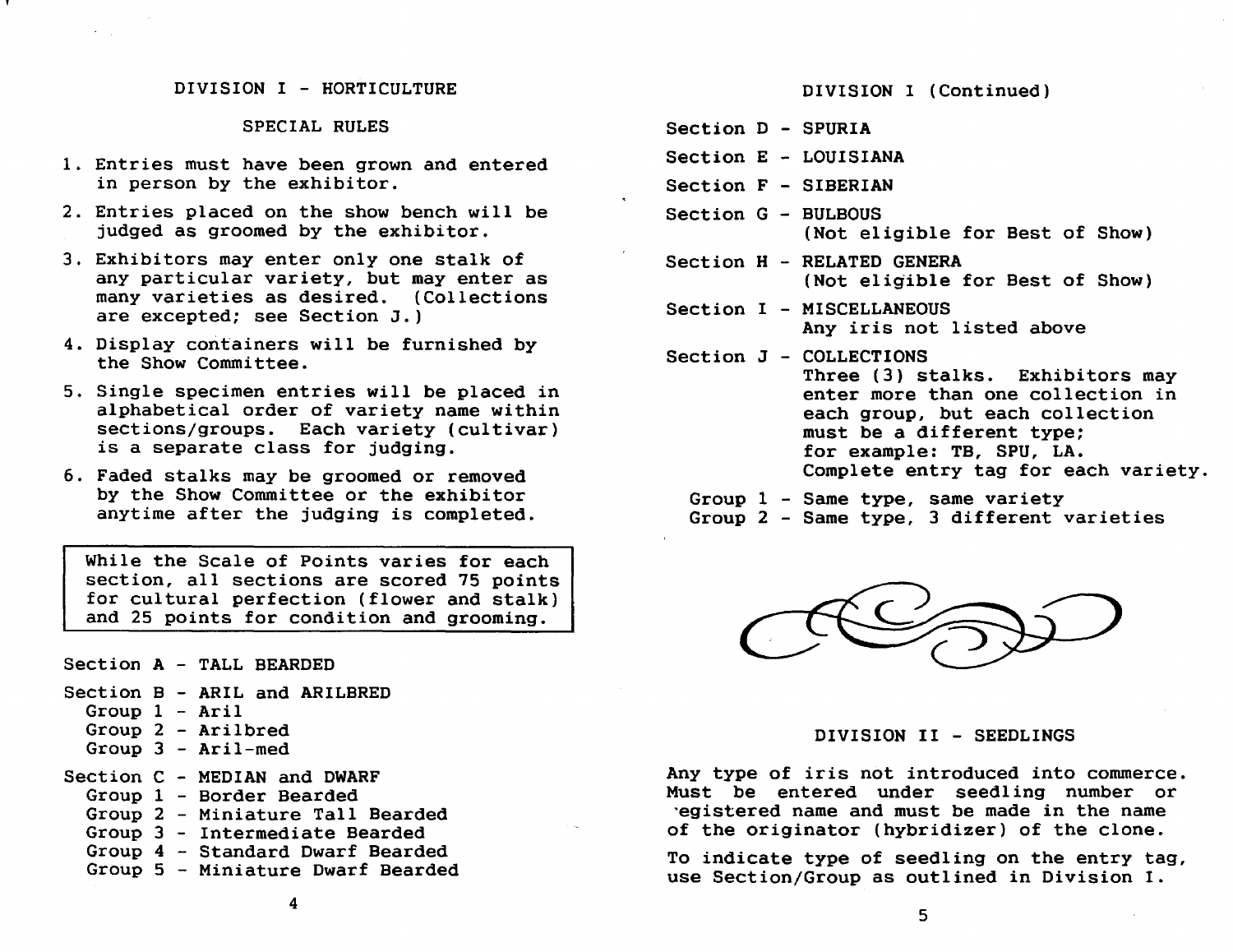## DIVISION III - ARTISTIC DESIGN

## SPECIAL RULES

- 1. Arrangements must be the work of the exhibitor, but the plant material need not have been grown by the exhibitor.
- 2. Exhibitors are limited to one entry in each class.
- 3. Iris must be used in all arrangements and must be the predominating feature. Iris of any type may be used, unless specified. Though not required, iris used may be identified on a separate card.
- 4. Dried or treated natural plant material is acceptable, but fresh material must predominate. No painted fresh material or artificial plant material is permitted.
- 5. No background boards may be used except in Section A. Backboards will be furnished by the Show Committee.
- 6. Interpretive accessories may be used, but must be subordinate. Use is required, only if specified.
- 7. Containers should be marked on the underside with owner's name and address.
- 8. Exhibitors are responsible for maintaining arrangements in fresh, groomed condition after judging is completed and for removing exhibits promptly at the close of the show.

| AIS Scale of Points        |    |
|----------------------------|----|
| 1. Conformance to schedule | 10 |
| 2. Design                  | 35 |
| 3. Color use               | 20 |
| 4. Creative expression     | 20 |
| 5. Distinction             | 15 |
|                            |    |

## DIVISION III (Continued)

- Section A Must be reserved, 8 entries only. Off-white backboards (32" high, 24" wide with two 12" wings) will be furnished. For reservations, call Barbara Isaman, 561-8878, no later than April 5.
	- Class 1 *THE PALACE GUARD*  A tall arrangement, not to exceed 30" in height.



- Section B Sun Country members only. For novices (no first place ribbons won in previous shows).
	- Class 1 *THE ROYAL SCEPTER*  Arrangement using a single iris stalk and fresh foliage only.



Section C - Open to all.

*t* 

- Class 1 *THE CROWN JEWELS*  Mass design with iris and other spring blooms.
- Class 2 *THE GALLANT KNIGHT*  Use of dark iris required.
- Class 3 *THE CASTLE MOAT*  Low container, visible water.
- Class 4 *THE COURT JESTER*  Free interpretation.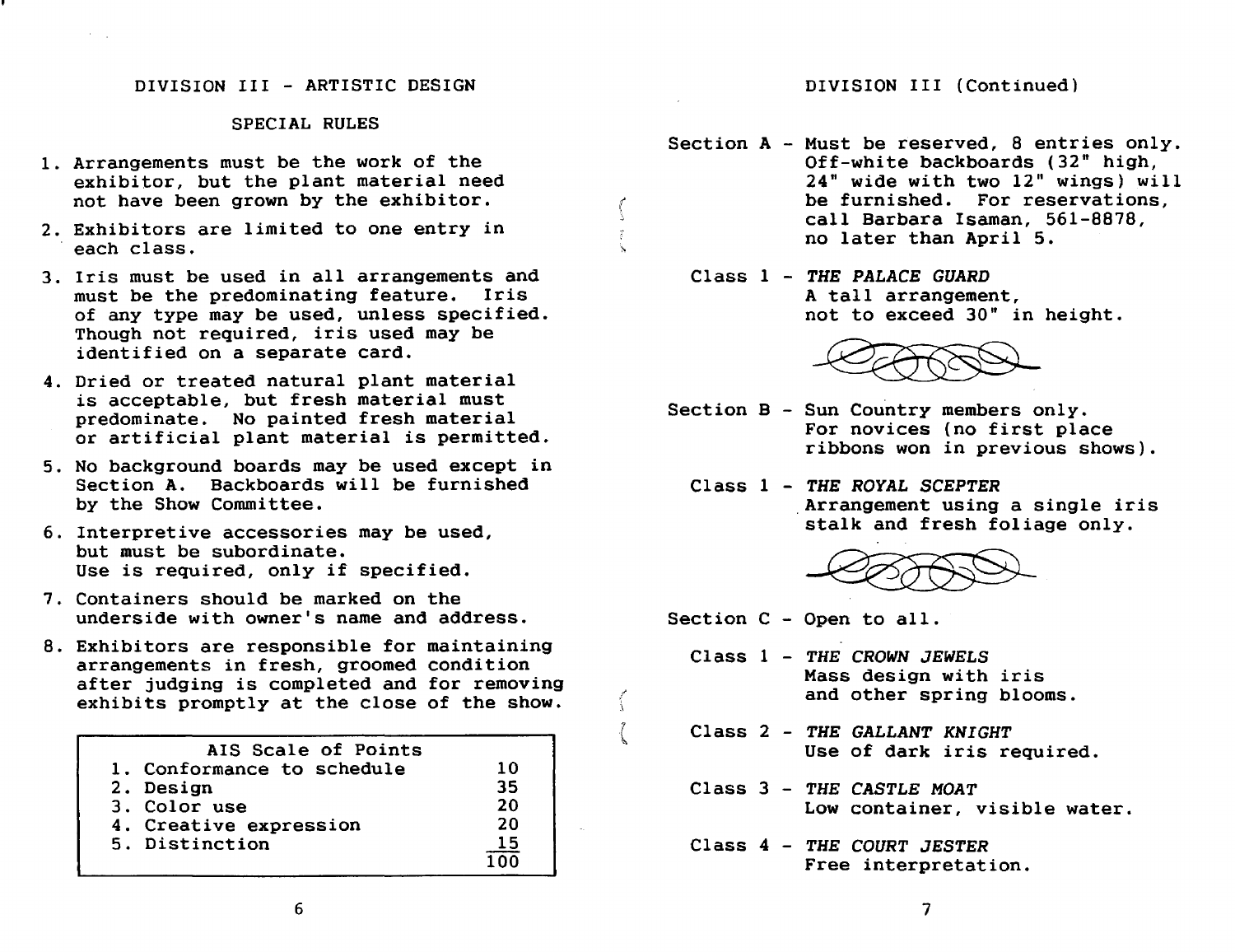# DIVISION IV - YOUTH

All General and Special Rules apply.

Youth is defined as 18 years or younger.

Entries will be judged in two age groups: Yl - Under 12 years Y2 - 12 through 18 years

Mark your entry tag in the upper left corner to indicate your age group,



Section A - HORTICULTURE

Group 1 - Tall Bearded

Group 2 - Any other iris



- Section B ARTISTIC DESIGN
	- Class 1 *THE ROYAL CARRIAGE*  Iris and other spring blooms in a gold colored container.
	- Class 2 *HEIR* TO *THB THRONE*  Single iris stalk; arrangement not to exceed 10" in height.

DIVISION V - EDUCATIONAL

All exhibits must be related to irises, iris culture or hybridizing.

Horticultural materials, if used, need not have been grown by the exhibitor.

Space must be reserved by April 5. For reservation, call Dixie Humphryes, 839-7720.

The AIS Educational Certificate and Bronze Medal may be awarded to the exhibitor of an educational exhibit found to be of outstanding ~erit by the judges of the show.



#### DIVISION VI - COMMERCIAL

Sun Country Iris Society acknowledges the following for their contributions to our show.

> KARY IRIS GARDENS 6201 East Calle Rosa Scottsdale, AZ 85251

> SHEPARD IRIS GARDEN 3342 West Orangewood Phoenix, AZ 85051

8

9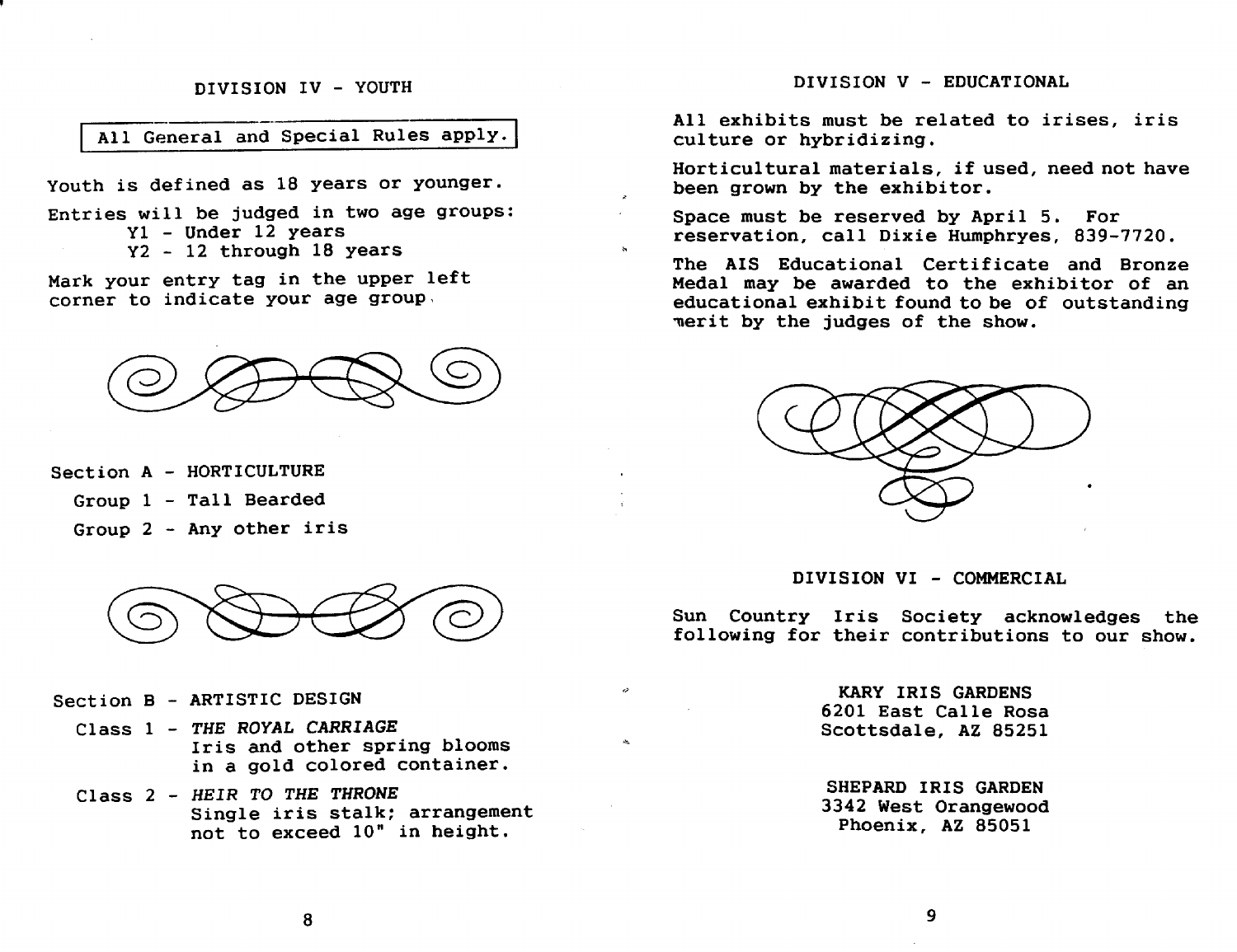AMERICAN IRIS SOCIETY<br>EXHIBITION AWARDS RIBBONS for first, second, third place,<br>and honorable mention will be awarded in<br>each class as merited. and honorable mention will be awarded in each class as merited. ROSETTES will be awarded for: Horticulture Division Best Specimen in each Section Best Specimen of Show Sweepstakes Seedling Division Best Seedling of Show Artistic Division Best Design of Show Sweepstakes Youth Division Best Specimen Horticultural Sweepstakes Best Design Artistic Sweepstakes

The SILVER MEDAL and certificate will be awarded to the winner of the most first place ribbons in the Horticulture Division.

The BRONZE MEDAL and certificate will be awarded to the winner of the second most first place ribbons in the Horticulture Division.

SECTION CERTIFICATES will be awarded to the winner of the most first place ribbons in each Horticulture Section, provided there are at least three exhibitors and competition in at least five varieties (cultivars).

s.

In the event of a tie for Sweepstakes or for ei ther Medal or Section Certificates; second place, then third place, then honorable mentior ribbons will be counted. Rosettes are not considered in the case of a tie.

# SUN COUNTRY IRIS SOCIETY AWARDS



Best in Section, Best Seedling and Best Design winners will receive an engraved PHOTO PLAQUE in recognition of their achievement.

Also, many of our winners will receive a new or recently introduced rhizome as a PREMIUM, thanks to the contributors on pages 12 and 13.

~CIS will present AWARDS to exhibitors for:

Horticulture Division Best Tall Bearded  $\Diamond$  Premium Best Aril/Arilbred  $\Diamond$  Premium Best Median/Dwarf  $\Diamond$  Premium Best Spuria  $\Diamond$  Premium *In* Memory of Betty Wickenkamp Best Louisiana  $\Diamond$  Premium *In* Memory of Barbara *Deremiah*  Best Siberian  $\Diamond$  Premium Best Bulbous  $\Diamond$  Premium Best Miscellaneous 0 Premium Best Collection  $\Diamond$  Premium Best Specimen of Show a Special Award Sweepstakes  $\Diamond$  Premium Sweepstakes Runner-up 0 Premium Best Black Tall Bearded 0 Foster *Try Perpetual Memorial* Plaque Seedling Division Best Seedling of Show 0 Premium Artistic Division Best Design of Show  $\Diamond$  Premium Sweepstakes  $\Diamond$  Premium Youth Division Best Specimen  $\Diamond$  Premium Horticultural Sweepstakes  $\Diamond$  Premium Best Design 0 Premium Artistic Sweepstakes  $\Diamond$  Premium